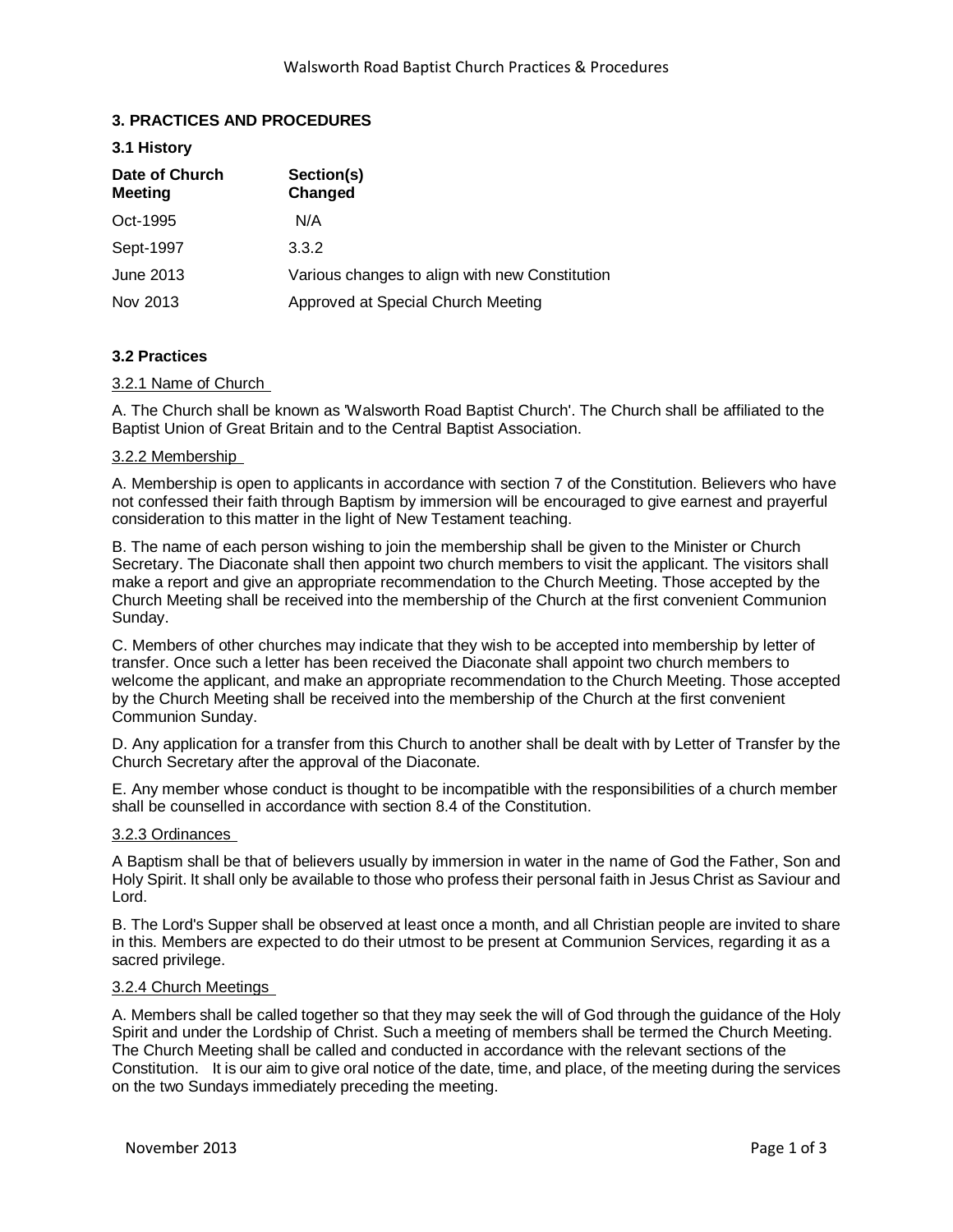C. Ordinary Church Members' Meetings shall be held at regular intervals on not less than four occasions in any calendar year. Oral notice shall be given of the date, time, and place, of the meeting in accordance with the Constitution

D. An agenda for an Ordinary Church Meeting shall be made available by the Diaconate on a Sunday at least two days before the meeting. Matters which are not on the agenda may be considered under 'Any Other Business' at the discretion of the Chairman, and they shall normally be of minor importance. If a matter submitted needs to be discussed at a Special Church Meeting the Diaconate shall report this fact to the Ordinary Church Meeting.

E. Decisions at an Ordinary Church Meeting shall be taken in accordance with the Constitution .

F. A Special Church Meeting may be called by the Diaconate to consider important items. Oral notice shall be given of the date, time, place and subject of the meeting in accordance with the Constitution

G. Decisions at a Special Church Meeting shall be taken in accordance with the Constitution .

H. The minimum age for voting at either an Ordinary Church Meeting or a Special Church Meeting shall be 16 years.

# 3.2.5 The Diaconate

A. The Diaconate shall comprise the Minister or Moderator and Deacons including the Secretary and Treasurer. The Diaconate shall give spiritual and practical leadership and shall be responsible for day to day administration of the Church.

B. A maximum of ten Deacons shall be elected. AlI Deacons shall be Church Members, and will generally be baptised Church Members. See also 3.3.2 Election of Deacons

C. A Deacon shall be elected as set out in section 3.3.2 Election of Deacons.

D. The Diaconate shall meet in accordance with the Constitution.

#### 3.2.6 Secretary and Treasurer

A. The Church Meeting shall elect a Treasurer and Secretary from the Diaconate. The procedure to be used is set out in section 3.3.3 Election of Secretary or Treasurer.

B. If the Secretary or Treasurer becomes unable to act then a temporary replacement shall be appointed. The procedure to be used is set out in section 3.3.4 Appointment of a Temporary Secretary or Treasurer.

#### 3.2.7 Minister

A. When it becomes clear that a pastoral vacancy will arise the Deacons shall consult with the Central Baptist Association as to the current Baptist practice used to appoint a Minister, and also in respect of the appointment of a Moderator. The procedure to be used is set out in the Constitution.

### 3.2.8 Church Organisations

A. Every Church Organisation shall have its objectives approved by the Church Meeting, and may only act in the name of the Church after such approval.

B. The Minister shall be ex-officio president of all Church Organisations, but may delegate this presidency as he/she sees fit. The Minister shall have the right to recover the delegated presidency of an organisation as required.

### 3.2.9 Church Accounts

Section deleted